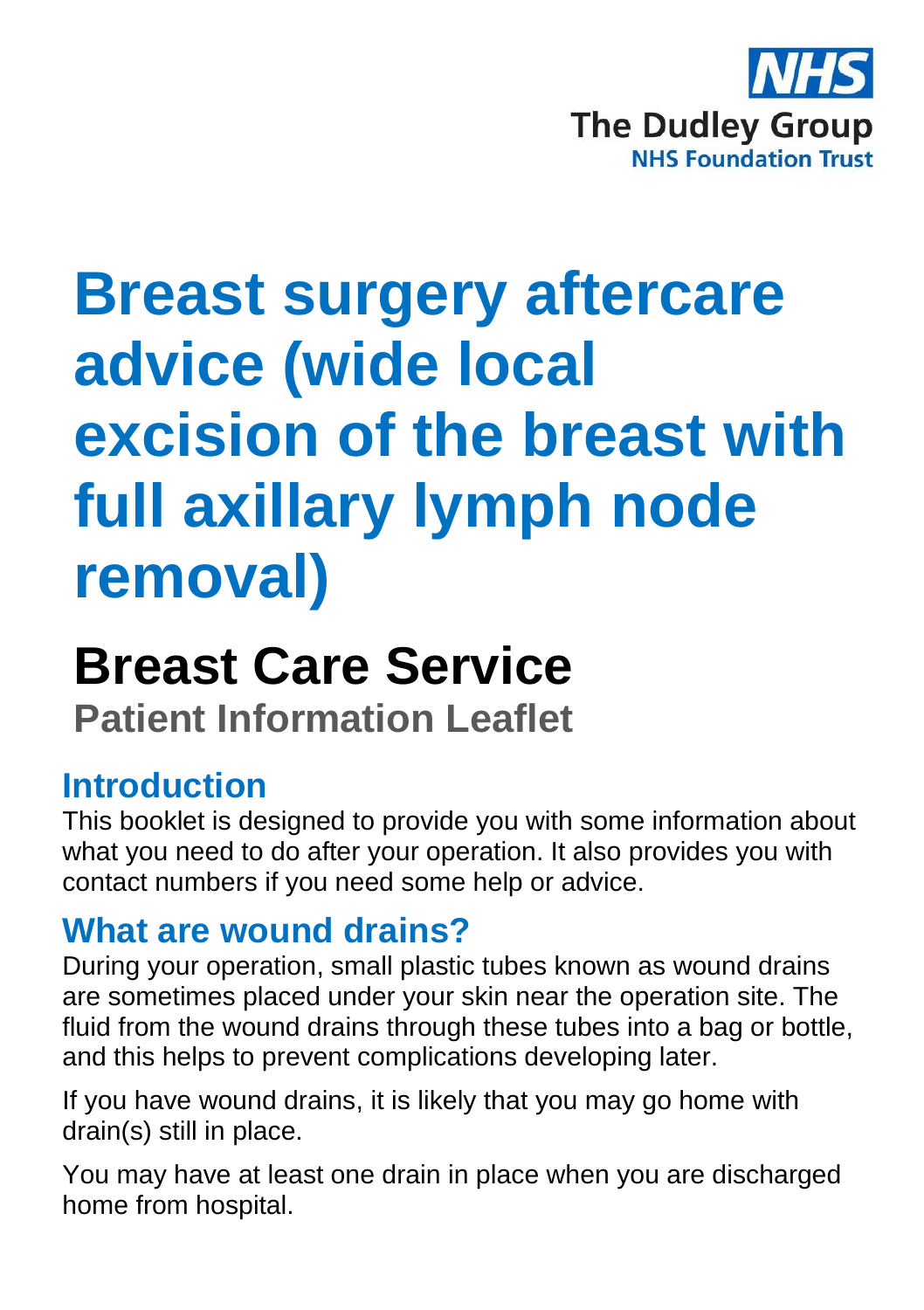The breast care nurses will make arrangements with you for your drain to be removed, it is normal for this to remain in place for up to a week post-surgery. The breast care nurse will ask you to record your drain output daily and will advise you when your drain can be removed. However, this will depend on each individual surgeon and their specific instructions.

When your drain is removed, the nurse will put on a small dressing which you can remove two days later. The drains do not need any special care; just avoid pulling them if you can.

# **How do I look after my wound?**

Your wound will be checked before you leave hospital. In most cases, the stitches are dissolvable and will not need to be removed. If you have surgical taping in layers across your surgical wound, this is to remain in place until you see your consultant two weeks after your surgery.

Alternatively if you have a single dressing, this should be removed to assist wound healing five days after your operation or as advised by your surgeon. An appointment will be made for this within the nurse-led wound dressings clinic. Alternatively, you can attend your GP practice to have the dressing removed.

You might find that as the bruising develops, you become uncomfortable and sore. Painkillers such as paracetamol should be enough to take this uncomfortable feeling away, if you can take them (always read the label; do not exceed the recommended dose).

It is quite normal for your arm, breast or chest wall to tingle, feel tight and be tender. This may persist for a few weeks after surgery.

When you have had lymph nodes removed, you may have a numb feeling on the inside of your arm and sometimes it can be quite painful. It should improve with time, although some areas can occasionally remain numb.

It is important that you do arm exercises after your operation to encourage a full range of movement back into your arm. These should be continued three times a day for at least six months.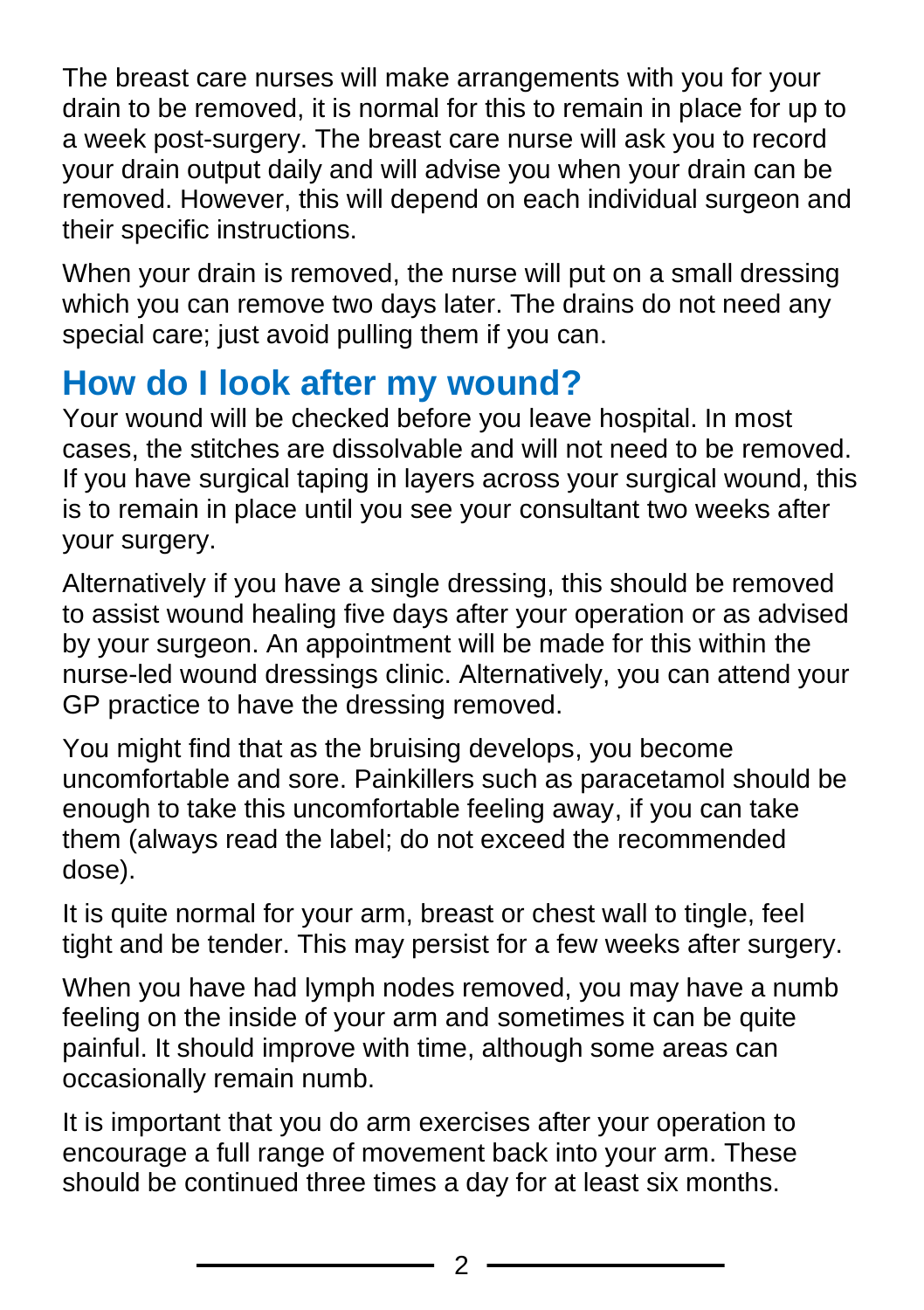The breast care nurses and the physiotherapist will give you a leaflet explaining the exercises, before you leave hospital.

Occasionally, you may notice inflammation or signs of infection such as redness, heat, swelling or discharge (pus) from the wound. Please ring the breast care nurses on 01384 244065, or your GP, for advice if you notice any of these.

# **Collection of fluid under the wound**

In the first weeks after surgery, some women get a collection of fluid, usually along the scar line or in the armpit area. The fluid is quite harmless and usually goes away by itself.

However, if it forms a lump that limits your movement, we may need to remove some of the fluid using a syringe and needle. If you have any concerns about this, please ring the breast care nurses for advice.

## **What about baths and showers?**

In the first three days after surgery, it does not matter if you splash your dressing but avoid soaking it. Once the dressings are removed, a daily bath or shower is advisable but avoid using perfumed soap or deodorants until your scar is well healed. Carefully pat your skin dry afterwards.

## **Your emotions**

It can be very frightening to know that you are going to have surgery for breast cancer and it is often difficult to take everything in that is said to you at the time this is discussed. Often your emotions are on a roller coaster and may range from anger and bitterness to sadness and distress.

There may be times when you feel distracted and unable to concentrate, or you may have difficulty sleeping. Feeling numb is also an emotional response, a self-protective one which intends to shield you from deeper feelings that threaten and overwhelm you. All of these emotions are normal and may continue for some time.

Expect to have a few days when you feel more 'weepy' than normal – this is to be expected and over a period of time will become less and less frequent. Tears are a release mechanism within the body.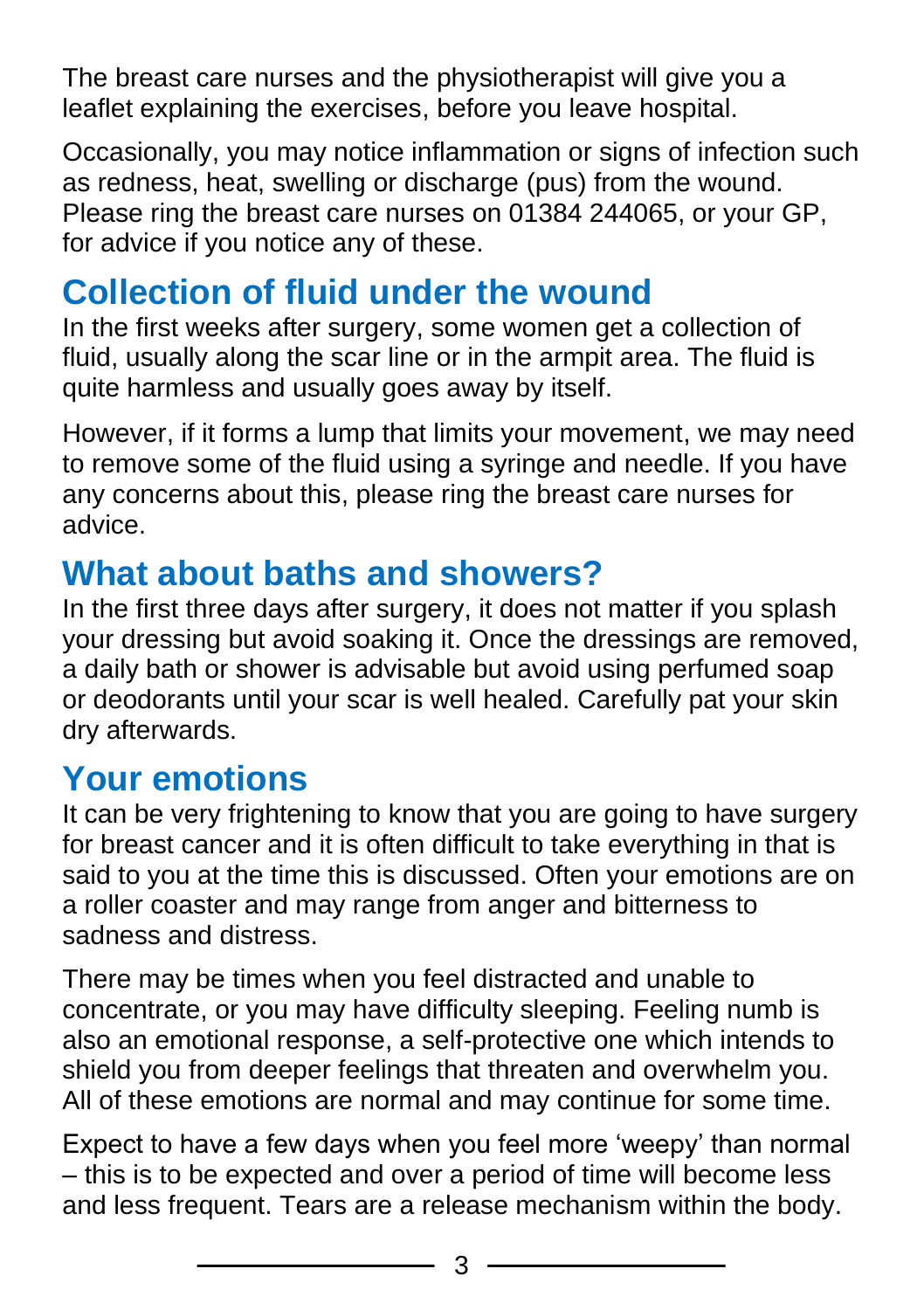You will find that you move through these emotions as part of the process of coming to terms with having cancer. If you would like to talk to someone about this, please contact the breast care nurses.

# **What is partial breast prosthesis?**

Partial breast prosthesis can be used to enhance your natural breast. If you feel unhappy about the shape or contour of your breast after surgery, it is possible to fit you for a removable partial silicone prosthesis which fits inside your bra. If you would like more information about this, please contact the breast care nurses.

# **What clothes should I wear?**

This depends entirely upon how quickly the scar line heals and how you feel. Some women find that straight after the surgery anything that puts pressure on the healing wound is uncomfortable. So for about six weeks after surgery, you may find a bra too restrictive.

You may prefer to wear a camisole, crop top or seamless cotton vest whilst at home, and wear your bra when you go out. Just wear what you feel comfortable in.

## **Should I rest or exercise?**

You will probably feel tired, both emotionally and physically, after your operation so take things slowly and build up to normal activity gradually. Resting is important.

However, it is important to continue with the exercises you have been shown as this will help you get a full range of movement back in your arm and shoulder.

There is very little restriction on what you can and cannot do, but is it advisable to avoid heavy lifting (such as shopping bags or a vacuum cleaner) for about six weeks after the operation until your wound has fully healed. Some people find that swimming is a comfortable exercise once the wound has healed.

## **Should I drive?**

It is best to avoid driving for two to three weeks. This allows the wound to heal and ensures that you are able to react in emergency situations without the fear of hurting your wound.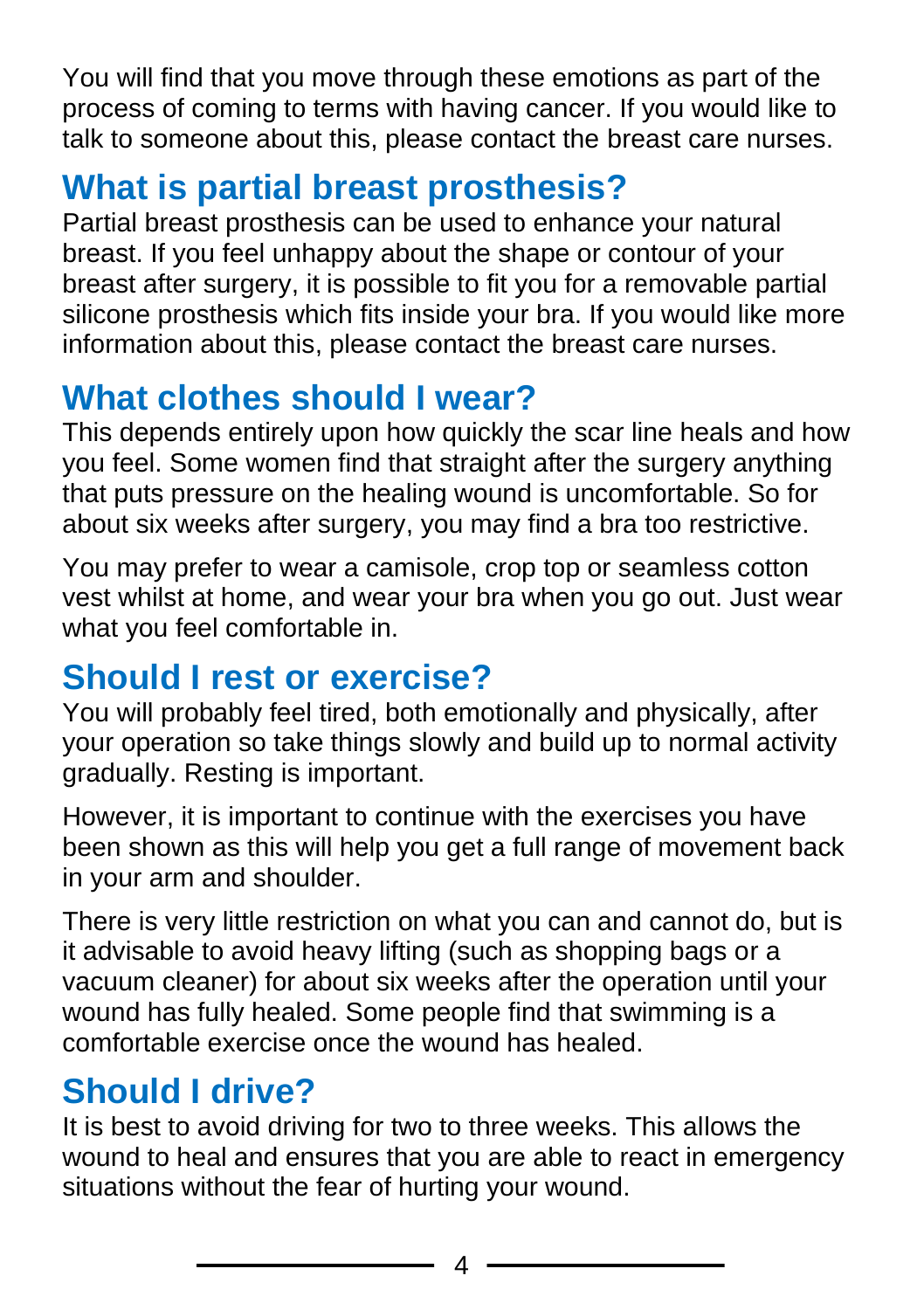When you feel able to drive, it is best to contact your car insurance company and check their rules for driving after an operation.

#### **When should I go back to work?**

This depends on you; there are no right or wrong times. It depends on the type of work you do and how you feel in yourself. Most women take three to five weeks off work after surgery. If you ask on the ward, staff will give you a first Statement of Fitness for Work (sick note). Your GP will give you a final statement so that you can return to work.

#### **When will I get the results of my operation?**

We will give you an outpatient appointment either before you leave the ward or alternatively, we will send it through the post. This is usually two to three weeks after your operation.

At this appointment, we will explain your results and discuss any recommended further treatment with you. You may want to write down any questions in preparation for this visit. Do not feel that you have to attend any appointment alone; you are very welcome to bring your husband, partner or a friend.

It is likely that your surgeon will want you to meet one of the oncologists (cancer specialists) who are part of the breast cancer team, to discuss any additional treatments that may be beneficial. A referral to the oncologist will be discussed with you at the time of your post-operative visit and you should be contacted with an appointment within two to three weeks.

#### **What is lymphoedema?**

This is a swelling condition seen when the lymphatic system is damaged or blocked – the swelling is due to a build-up of fluid. Following removal of the lymph nodes and /or radiotherapy, a small number of women may develop lymphoedema of the arm, either immediately after surgery, within a few months of surgery or even up to several years later.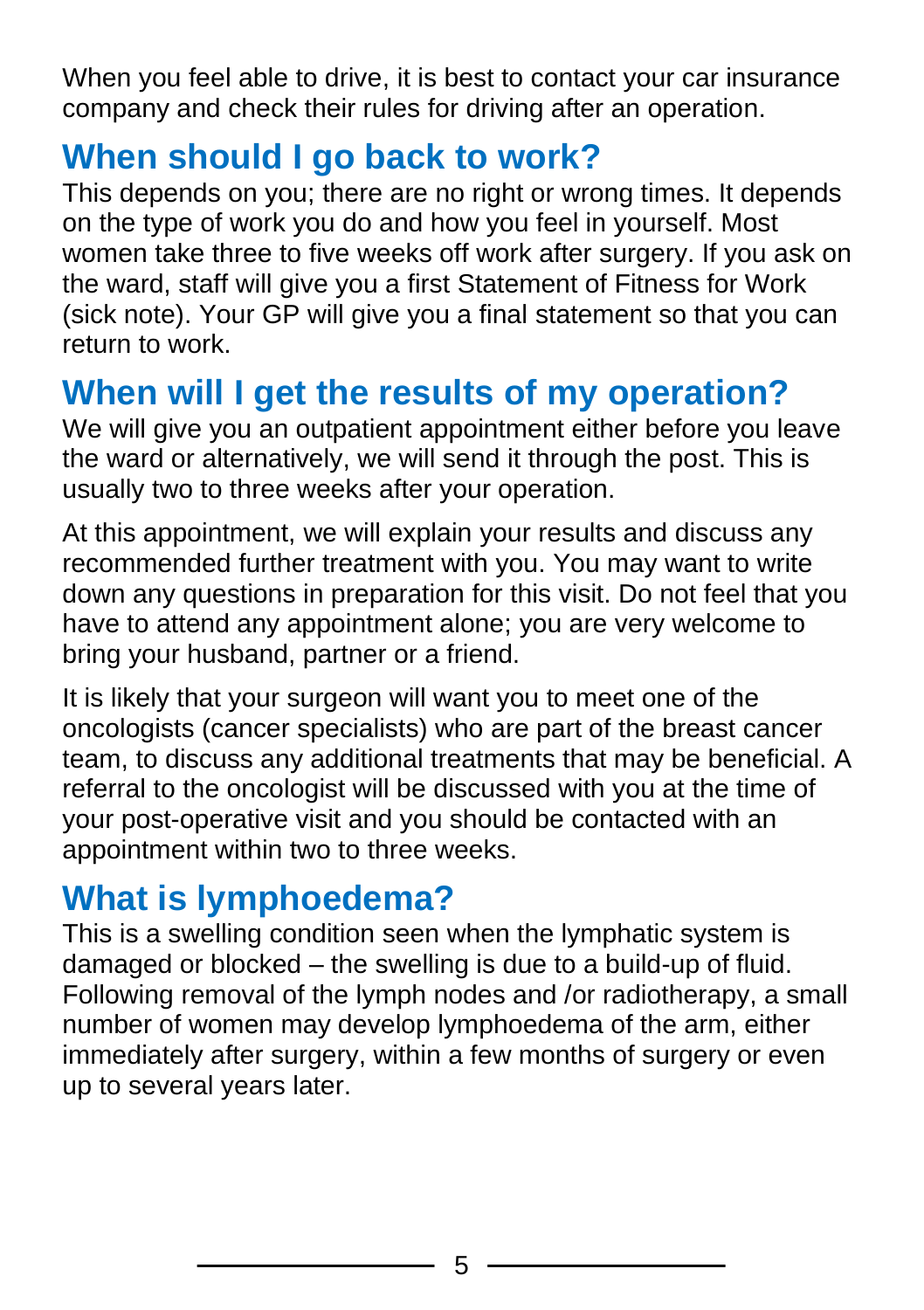## **Important points about arm and hand care**

It is important for you to use your affected arm as normally as possible after surgery, and to continue the arm exercises you have been shown for at least six months. In addition:

- Avoid heavy lifting, such as shopping bags and vacuum cleaners.
- When sitting in a chair relaxing, raise your arm on a pillow to reduce swelling.
- Offer your other arm for all injections, taking of blood pressure or for any blood tests.
- Wear gloves when washing up.
- Use thimbles when sewing.
- Use an electric shaver for shaving.
- Wear gloves when gardening.
- Avoid getting sunburn. Always wear a high factor sunscreen or block.
- Use an insect repellent.
- Moisturise your hand and arm using hand cream or moisturising cream or lotion to prevent breaks in dry skin.
- Clean any cuts and scrapes well. Look for inflammation, redness and swelling which may be a sign of infection and contact your GP, if you get these symptoms.

#### **How can I contact the breast care nurses?**

The breast care nurses are available 9am to 4.30pm, Monday to Friday on 01384 244065.

The breast care nurses are based at: Russells Hall Hospital **Dudley** West Midlands DY1 2HQ

6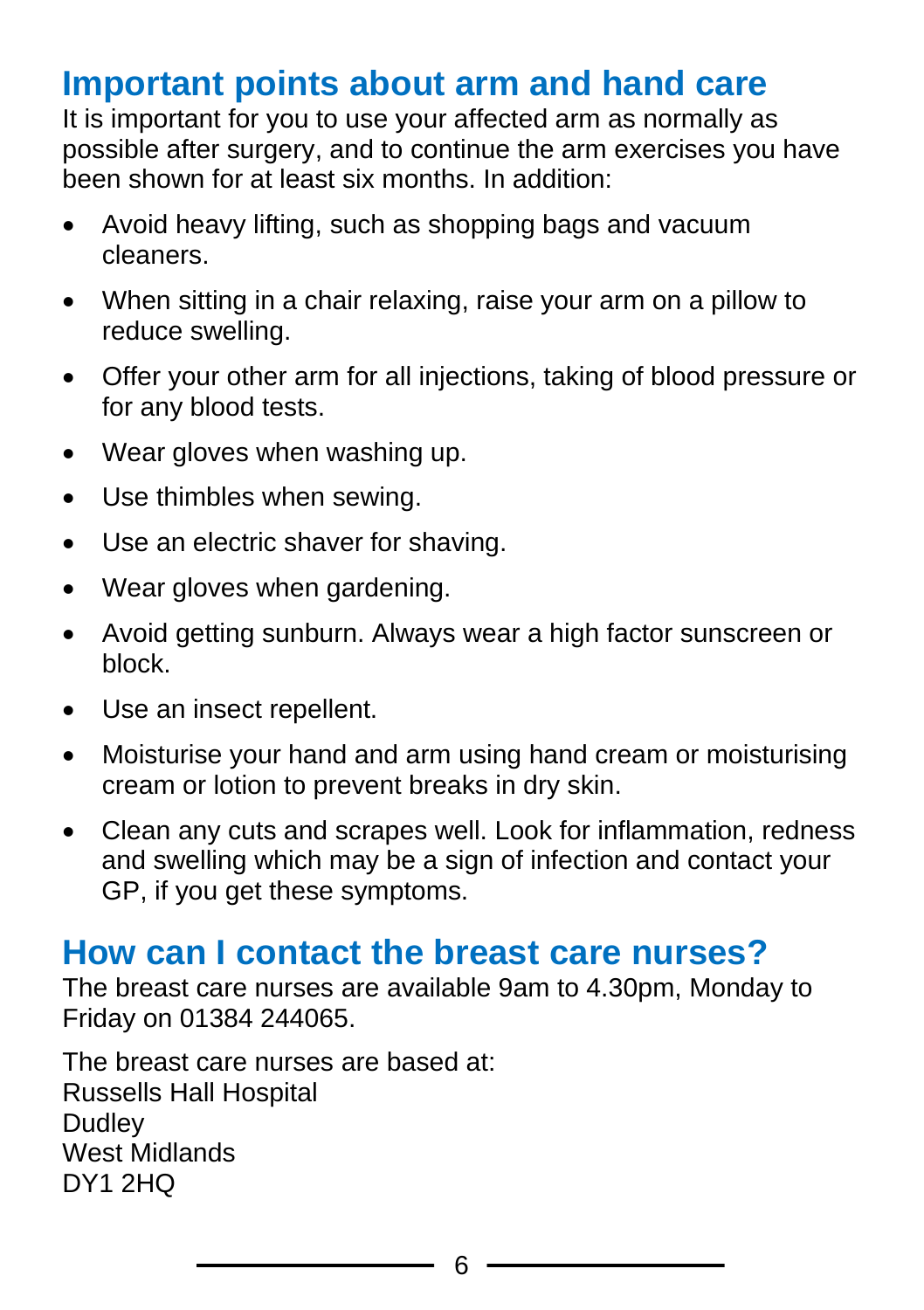If you have any concerns at the weekend, please ring the Surgical Assessment Unit (SAU), situated on ward B5 on **01384 244359**.

## **Can I find out more?**

#### **Useful organisations in the local area**

#### **Dudley and District Cancer Support Centre**

The White House 10, Ednam Road **Dudley** DY1 1JX 01384 231232 [www.support4cancer.org.uk](http://www.support4cancer.org.uk/)

Provides a range of services including information, a helpline, complementary therapies, gentle exercise, yoga and one-to-one counselling. Services and facilities are provided free of charge.

#### **The Dudley Group Breast Cancer Support Group**

Meets the first Thursday of every month at 10am to 12noon.

Ring the breast care nurses for more details on 01384 244065.

#### **National support and information organisations**

#### **Breast Cancer Care**

0808 800 6000 [www.breastcancercare.org.uk](http://www.breastcancercare.org.uk/)

Provides telephone information, a helpline, financial or practical help, self-help support groups and nursing care.